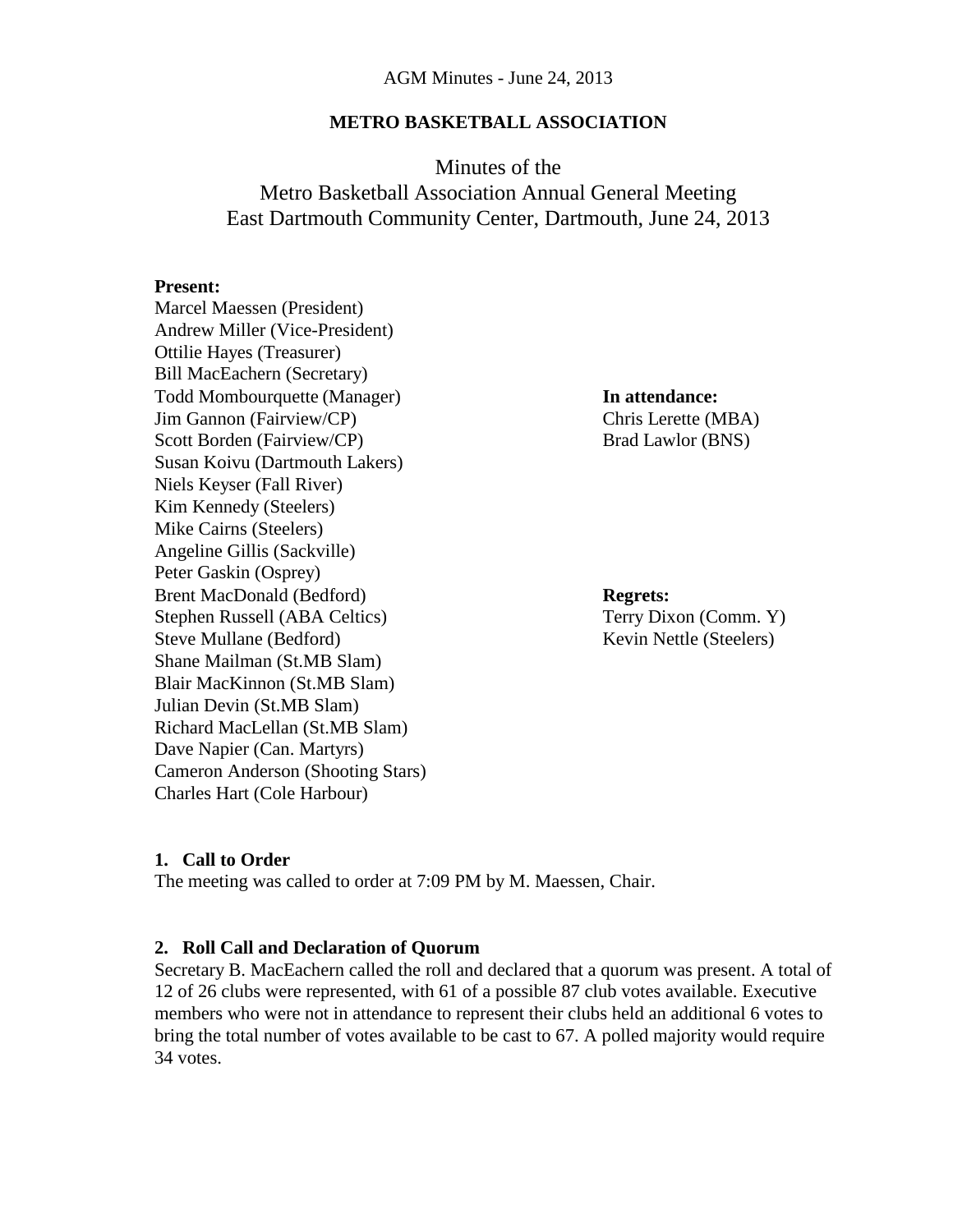## **3. Opening Remarks from the Chair**

The Chair welcomed all in attendance and outlined the procedures to be followed in the meeting. Reports will be presented or motions will be made and then discussion can be held on the matter. He stressed that while voting is done on a club basis, any person present is welcome to express their views on the items on the floor not just club representatives. He went on to remind everyone to stick to the topic at hand and that if discussion strays he will rule the speaker out of order and call for an end to the discussion.

# **4. Approval of the Agenda**

**13AGM01** Motion: That the agenda be approved as presented. Moved by A. Miller; seconded by D. Napier. **Motion Carried.**

# **5. Approval of Minutes from the Previous Meeting**

**13AGM02** Motion: That the minutes of the June 19, 2012 meeting be approved as presented. Moved by A. Miller; seconded by A. Gillis. **Motion Carried.**

## **6. President's Report**

M. Maessen presented the President's Report. In the report he thanked the board members for their commitment to providing the youth in our area with the very best experience in the game of basketball possible. He also singled out Todd Mombourquette and Chris Lerette for the tremendous jobs they perform in making sure that the league operates as smoothly and efficiently as possible.

He went on to state the Executive oversees the operation of the largest basketball league in Nova Scotia. During this past season we held an Executive Workshop, regular board meetings and have received hundreds of emails. We have responded with some of the most progressive and innovative changes to our league that we have witnessed in the past several years. Motions will be introduced to provide new rules to ensure the continuing development of our youth in a positive and non-judgemental way; to ensure that players develop proper skills and techniques; to ensure that all players will play at the Bantam levels; to better thwart cheating; and to curb forfeits due to teams looking for games outside our league to the detriment of opposing teams. These proposals have been discussed and debated over many meetings throughout the year and are the results of ideas and recommendations from members, and from discussions with Basketball Nova Scotia. We have listened and have been proactive in coming forward with new ideas.

Mr. Maessen stated that future directions will see the development of a new web-based coaches' workshop to ensure that our philosophy of positive coaching gets through to our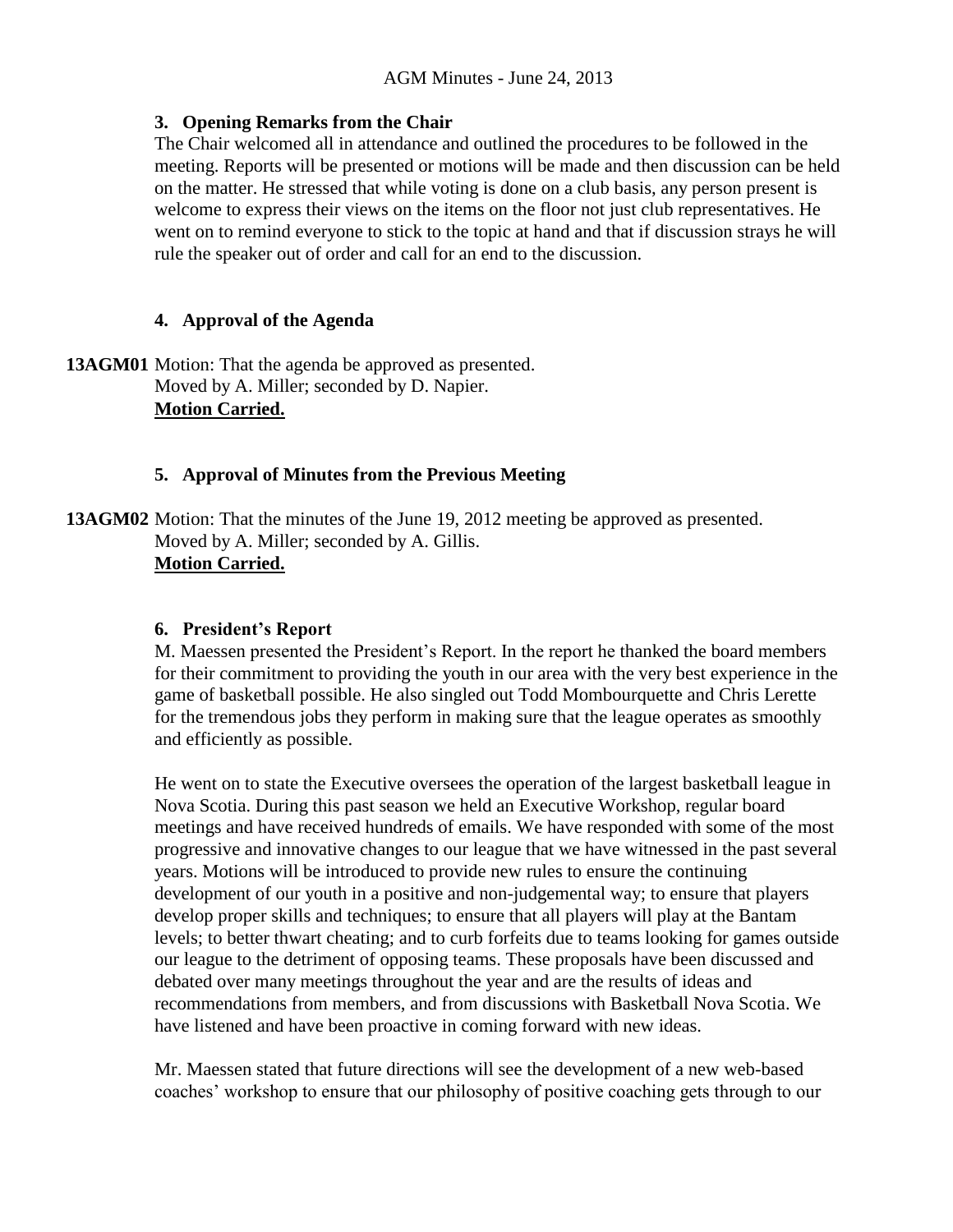volunteer coaches. We will continue to develop videos that will help explain certain systems that we encourage in our league. We hope to foster a collaborative working relationship with BNS to further mutual interests.

**13AGM03** Motion: That the President's Report be accepted as presented. Moved by A. Gillis; seconded by N. Keyser. **Motion Carried.**

### **7. Financial Report**

The Financial Report was presented by Treasurer O. Hayes. She stated that the budget prepared prior to the season was based on 310 teams being registered and in actuality there were only 294. If there had not been cancellations due to weather near the end of the season, we would have had a deficit for the year. The balance at the end of the fiscal year was \$47,925.98 and the balance available to start the 2013-2014 season was projected to be approximately \$33,345 slightly lower than last season. The goal is to maintain team costs at as close to the same level as possible however it is known that gym rental rates will be increasing for next season.

**13AGM04** Motion: That the Financial Report be accepted as presented. Moved by Brent MacDonald; seconded by R. MacLellan. **Motion Carried.**

#### **8. League Manager's Report**

T. Mombourquette presented the League Manager's Report. In the report he provided statistics on the numbers of teams, coaches and players, the number of games played, suspensions and fines issued as well as the average cost per game with all applicable expenses factored in: \$225.51.

He went on to say that Spotters continue to be a major asset. Over 35% of the games played this year were either fully or partially viewed by a Spotter. In a short summary of comments from their reports, Mr. Mombourquette stated they felt that: The majority of kids were excellent with the best sportsmanship in mainstream minor sport today; The worst part of our games is the lack of interest shown by a growing number of officials which causes friction with coaches and spectators; While coaches for the most part are there for all the right reasons, a number are prone to something akin to "road rage" when faced with a no call on a perceived foul or disputed call; The scorekeepers deserved a 9 out of 10 for attentiveness and being able to maintain composure while taking abuse from spectators and coaches.

Mr. Mombourquette stated that complaints, both valid and not, continued to be sent to him by parents and coaches demanding answers rather than going through the proper channels within their club. This takes a lot of time and effort and the communications policies in place will be followed much more closely in the upcoming season.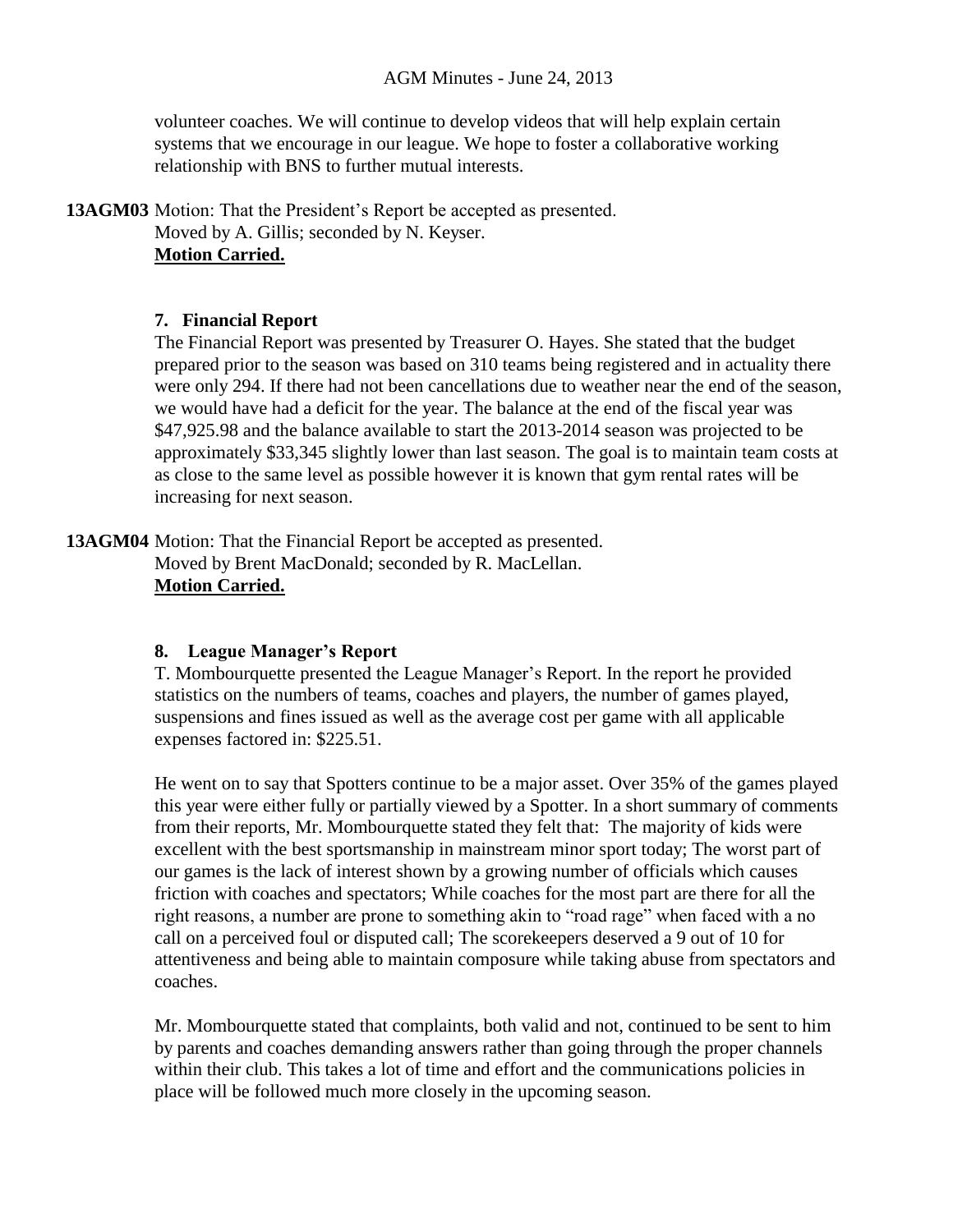A highlight of the season was having the MBA partner with the Education Committee of MABO to create a set of instructional videos outlining the no zone rule. These should be an excellent reference for coaches and parents alike in the future.

In reference to the report, B. MacEachern stated that there was a drop of over 200 players in the last year and that there is a trend of declining enrollment in the league. Over the past 5 years we have seen a greater than 10% decrease in the number of registered players. Mr. Mombourquette could not point to any one factor that could be leading to this. A general discussion ensued as to the possibilities and it was agreed that the situation should be monitored.

**13AGM05** Motion: That the League Manager's Report be accepted as presented. Moved by S. Mullane; seconded by S. Mailman. **Motion Carried.**

#### **9. Standing Committee Reports**

#### **9.1 Rules Committee**

Committee Chair B. MacEachern introduced the report stating that it was circulated in advance of the meeting so that clubs would have time to conduct their own debates as to the merits of each proposal. A total of 10 proposals were forwarded to the committee for consideration and 5 topics were being brought forward to the membership for their consideration.

Many in attendance replied that they did indeed hold meetings to discuss the proposals. A request was made to have polled votes on each of the matters pertaining to the rule changes. Chairman M. Maessen responded that polled votes normally require the ascent of a majority for each individual motion, however in this case it was felt to be important that the votes be recorded so members of each club could see that their representatives voted in responsible manner.

Topic 1 dealt with the suggestion from Basketball Nova Scotia to move the hoops up to 10 feet in Mini and Junior Mini. Mr. MacEachern stated that the committee recommends the adoption of this measure for Mini only and as a result the change in the rule wording would require dropping the word "Mini" from Rule 11.4.

**13AGM06** Motion: Move to amend Rule 11.4 of the Metro Basketball Association Rules of Play to read: "11.4 Basket Height – The height of the basket in Jr. Mini shall be 8.5 feet." Moved by B. MacEachern; seconded by S. Borden.

Discussion on the motion included:

o Whether this would be beneficial as there are a lot of players who cannot reach the hoop as it is.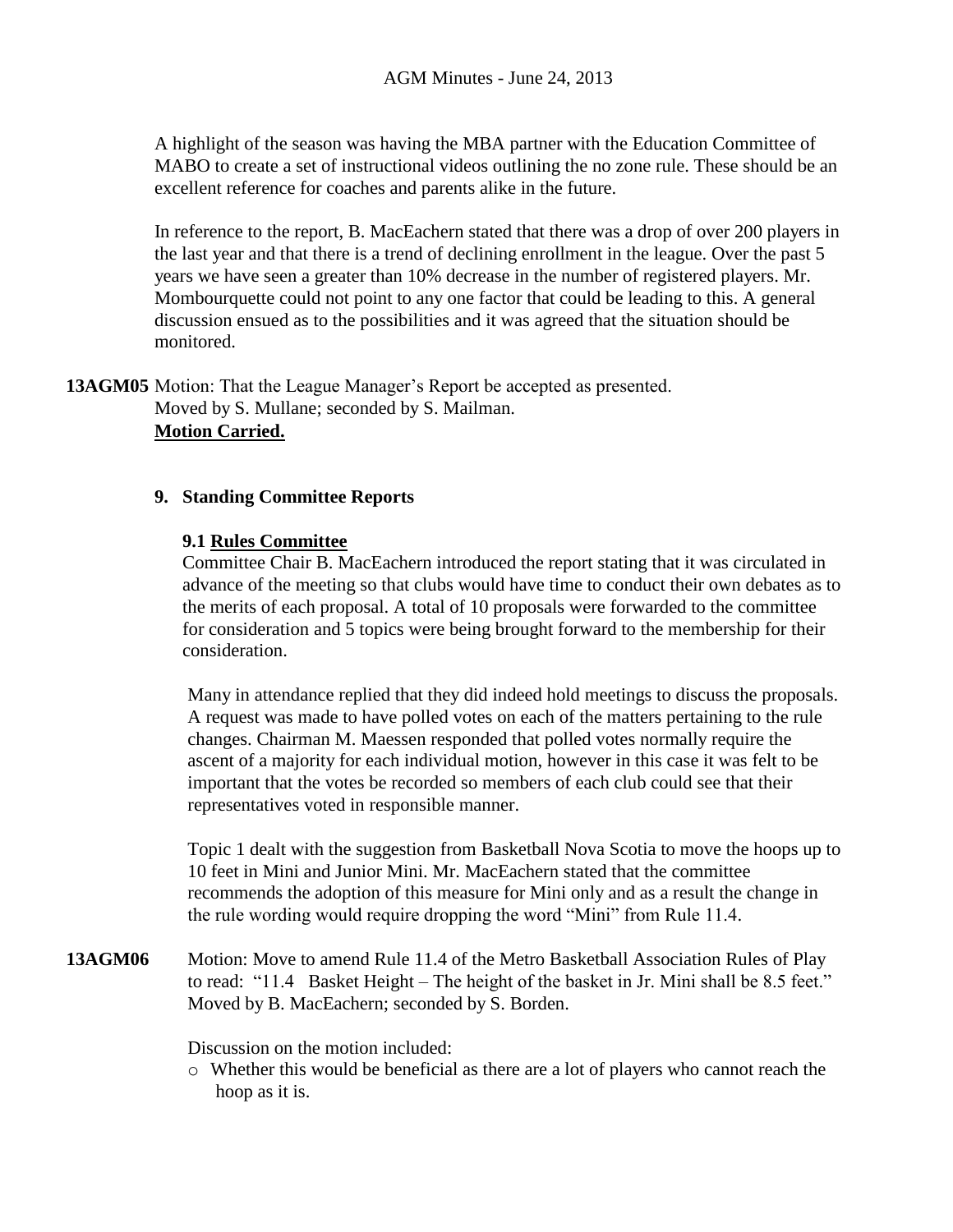- o The possible adoption of a lighter weight ball.
- o The probability that scores will go way down.
- o The advantage for being able to use gyms which do not have adjustable rims.
- o That the 8.5' hoop provided more fun and confidence for the players and that perhaps it should be maintained for Division 3 and lower. This proposal led to further discussion as to whether creating a difference in rules within the age class would cause more problems than it is worth in both player development and enjoyment as well as logistics of scheduling games in gyms with the proper height nets.
- **13AGM06A** Amendment: Move to amend the motion as presented so that Mini Division 4 and lower would retain the 8.5 foot height.

Moved by S. Russell; seconded by S. Mailman.

### **Amendment Defeated.**

The question was called for on the original motion and the following votes were cast: For:

Bedford Eagles (6); Canadian Martyrs (7); Dartmouth Lakers (5); Fall River (4); Halifax Osprey (6); Sackville (6); Cole Harbour (4); Steelers (7); Executive (5) Opposed:

Celtics (5); Fairview (2); Shooting Stars (1); St. Margaret's Bay (8) **Motion Carried.**

Mr. MacEachern then introduced Topic 2 as having a number of management issues dealing with de-emphasizing the win at all cost atmosphere which is sometimes exhibited in Junior Mini, as well as one amendment to the actual rules. He stated that the committee is recommending the adoption of the following measures:

- o That the "Game" score would not be kept at the Jr. Mini age class.
- o That scores would be kept on a shift by shift basis with the score being reset to 0 at the start of each shift.
- o That player's scoring stats would not be recorded.
- o That the running total score for the game be kept, on paper only, for the first 3 weeks to help better align teams in divisions.
- o That there would be no playoffs in Jr. Mini.
- o That the season be extended to 14 or 15 games.
- o At the end of the season there would be a jamboree style event rather than playoffs where all players could receive an award.
- o That one referee would be sufficient for play in Jr. Mini Division 2 and lower.
- o That referees for this level would be recruited by the MBA and not be supplied by MABO.
- o That the referee would be compensated at a rate specified by the MBA.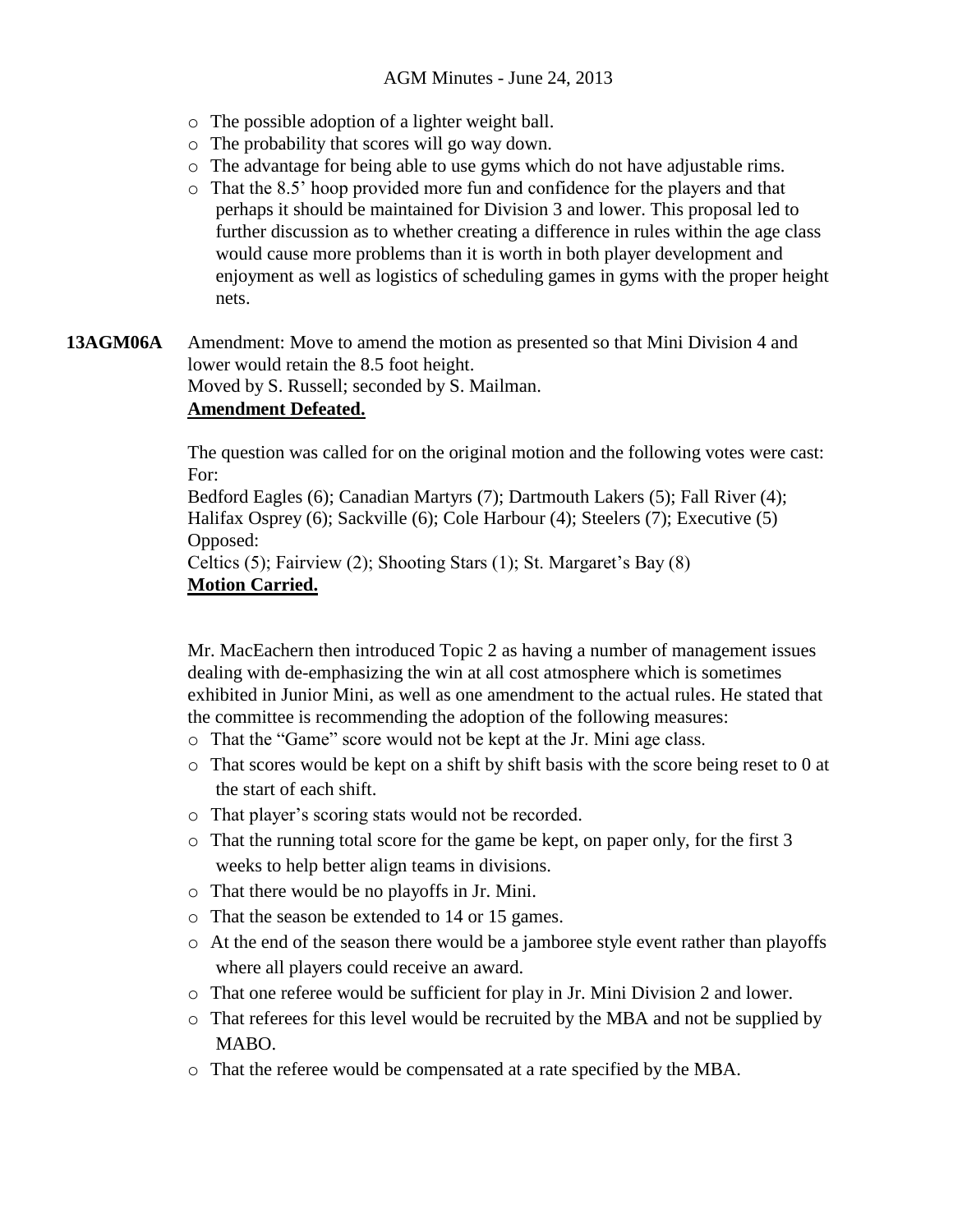- o That savings incurred from having 1 referee and no playoffs would require a lower per team cost for Jr. Mini than other age classes.
- o That extremely strong Jr. Mini teams would have the option of playing in the mini age class.

He went on to say that the only actual amendment to the rules would require striking the words "Junior Mini" from Rule 4.2.

**13AGM07** Motion: Move to adopt the changes recommended by the Rules Committee for play in the Junior Mini age class and to amend Rule 4.2 of the Metro Basketball Association Rules of Play to read: "4.2 In Mini when a team is ahead by 40 points or more the scores shall be set to 0 for the remainder of the game." Moved by B. MacEachern; seconded by O. Hayes

Discussion on the motion included:

- o Concerns over the wisdom to move to one referee.
- o That this was basically a move to correct parent behavior and if we want to improve parent behavior we should do it directly. Though some felt that this motion would send a message for parents to calm down and let the kids play.
- o These measures are in place in other areas of the province and work very well.
- o That if we wish to curb parent behavior, we should develop a parents contract and enforce it.
- o Concerns were stated about the natural competitiveness of the kids and that at the upper levels they will want to know the score and who is winning.

This last item led to a proposed amendment: That this proposal apply only to Division 4 and lower.

Moved by S. Russell.

The amendment did not receive a seconder and thus was not discussed further.

The vote on the motion was then held and the following votes were cast: For:

Canadian Martyrs (7); Cole Harbour (4); Fall River (4); Sackville (6); Shooting Stars  $(1)$ ; Executive  $(5)$ 

Opposed:

Celtics (5); Bedford Eagles (6); Dartmouth Lakers (5); Fairview (2); Halifax Osprey (6); St. Margaret's Bay (8); Steelers (7)

## **Motion Defeated.**

Following the vote M. Cairns suggested that one way to take the emphasis from the win at all cost attitudes would be to eliminate one of the bones of contention for many players, parents and coaches, that being the posting of player scoring statistics on the website. There was general agreement that the stats were more often than not inaccurate and often a cause of concern as some players pay attention only to scoring to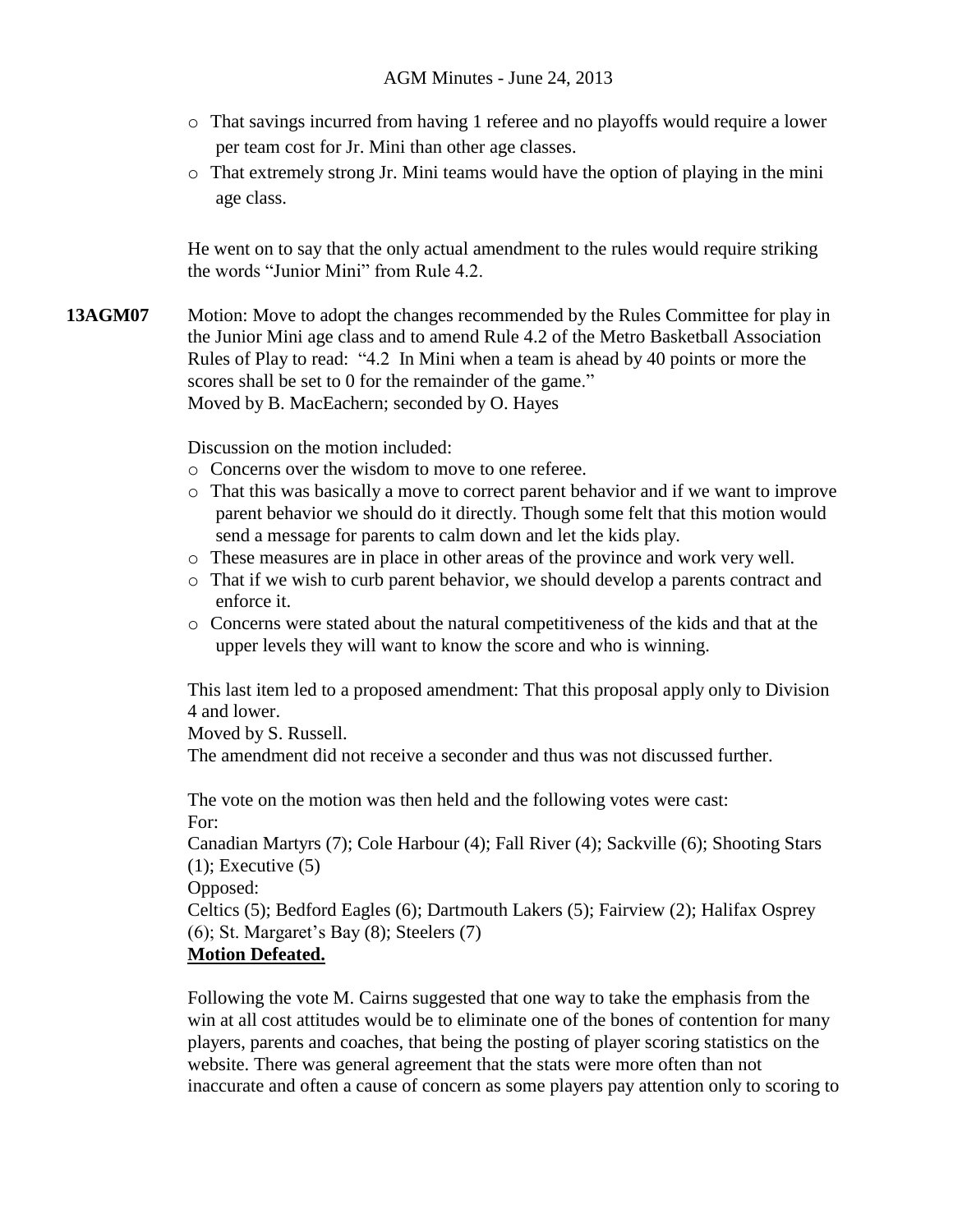the detriment of other aspects of their game. Mr. Cairns then put forward the following motion:

# **13AGM08** Motion: Move that the individual player statistics posted on the website not be kept. Moved by M. Cairns; seconded by C. Hart. **Motion Carried Unanimously.**

N. Keyser suggested that we revisit the original Topic 2 proposals but leave out the proposal for using only 1 referee.

**13AGM09** Motion: Move that we adopt all proposals in Topic 2 suggested by the Rules Committee except for using 2 referees.

> A brief discussion was followed by a vote on the matter with the following votes being cast:

For:

Canadian Martyrs (7); Cole Harbour (4); Fall River (4); Sackville (6); Shooting Stars  $(1)$ ; Executive  $(5)$ 

Opposed:

Celtics (5); Bedford Eagles (6); Dartmouth Lakers (5); Fairview (2); Halifax Osprey  $(6)$ ; St. Margaret's Bay  $(8)$ ; Steelers  $(7)$ 

```
Motion Defeated.
```
Mr. MacEachern introduced the third topic dealing with extending the equal play rules into the bantam age class. Under this proposal equal playing time would be required for the first 3 quarters of all games in Division 2 and lower and all players in Division 1 would be required to play at least once in each of the first 3 quarters.

- **13AGM10** Motion: Move that the Metro Basketball Association Rules of Play be amended to include Rules 10.4 to 10.7 which shall read as follows:
	- 10.4 Equal Play In all levels of Bantam with the exception of Division 1, no one player shall play more than a one shift difference than any other team mate over the duration of the first three quarters of the game. If players have not been used in accordance with "Equal Playing Time" by the end of the third quarter, the scorer shall record clearly on the score sheet that the game is a default against the violating team. The coach of the violating team will be issued an automatic one game suspension to be served in the next scheduled game. Subsequent violations may result in the coach being suspended from the league for the remainder of the season.
	- 10.5 Substitutions during a shift If a player fouls out, becomes injured or is unable to play their shift, the player replacing this player will be charged with the full shift and the injured or unable to play player will also be charged for the full shift. The coach may if he or she so chooses to not substitute a player and play with only 4 for the remainder of the shift.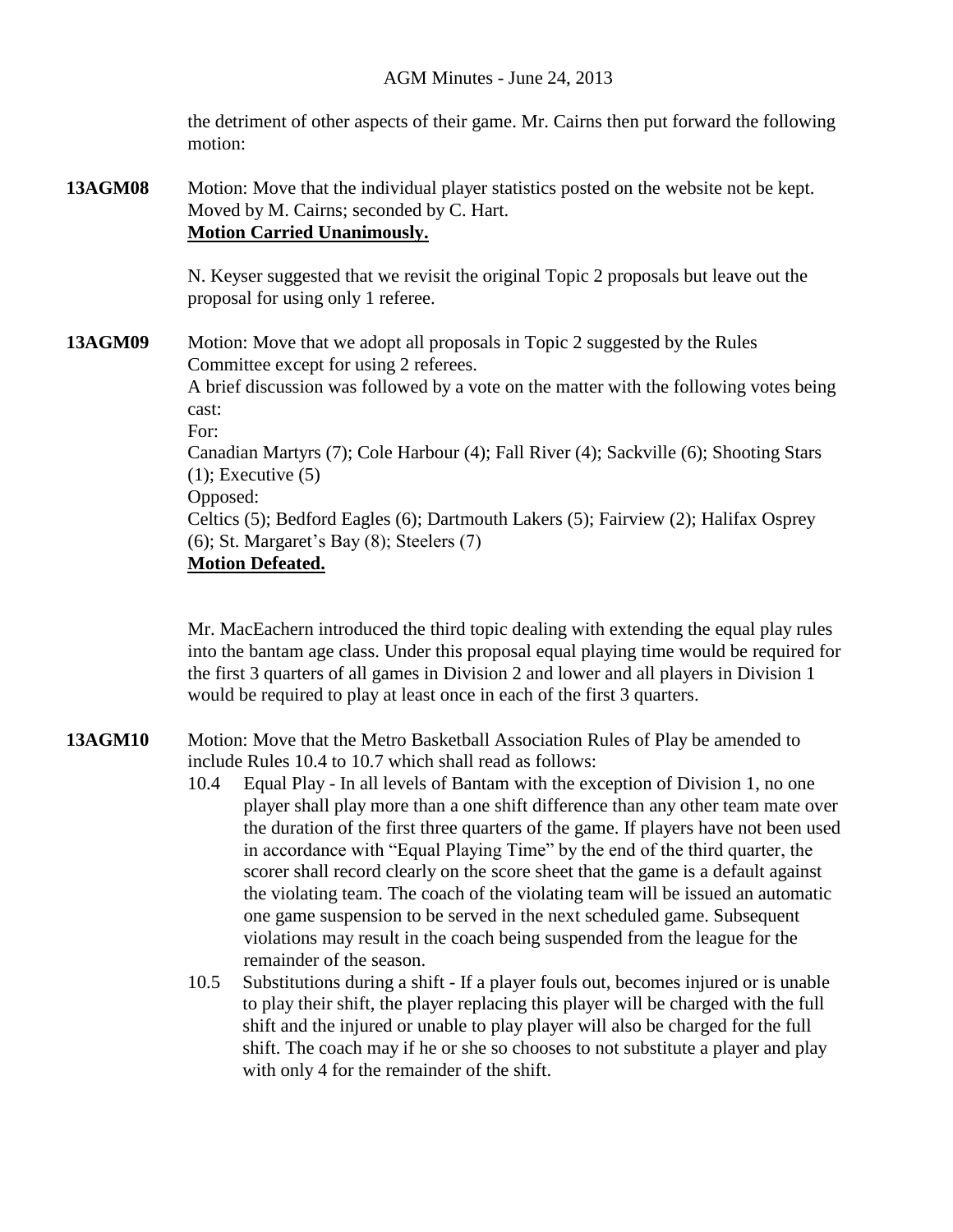- 10.6 Playing Time in Bantam Division 1 In Bantam Division 1 all players available must play at least once in each of the first three quarters of the game.
	- If all players have not played in each of the first three quarters, the scorer shall record clearly on the score sheet that the game is a default against the violating team. The coach of the violating team will be issued an automatic one game suspension to be served in the next scheduled game. Subsequent violations may result in the coach being suspended from the league for the remainder of the season.
	- Should a player be unable to continue play due to an injury or some other reason, the coach must inform the scorekeeper, the referee and the opposing coach of the situation as soon as possible. Failure to do so will result in the aforementioned default.
- 10.7 Fourth Quarter Exclusion Rules 10.4, 10.5 and 10.6 do not apply in the fourth quarter of a game.

Moved by B. MacEachern; seconded by B. MacDonald.

Discussion on the motion included:

- o Whether the equal play should be applied at Division 2 or Division 3 and lower.
- o How the players currently in bantam will view it. They may think it is a step backwards and that they are being treated like babies.
- o That this would improve the overall development of players at this level and ultimately through the higher levels as the players will be more sound fundamentally.
- o The issue is really not about playing time so much as it is about bad coaching. As such it is a club issue and should be left to the clubs to manage as they see fit.
- o There were concerns that the rules for Division 1 where each player must see some playing time in each quarter could be very difficult to monitor let alone enforce.
- o These rules could remove the coach's ability to instill discipline in his or her team. If a problem player knows that they are going to play regardless of their actions, what incentive might they have to shape up.
- **13AGM10A** Amendment: Move to amend the motion as presented so that: a) the equal play rules would apply to Bantam Division 3 and lower; and b) the requirement for all players to play in each quarter in Divisions 1 and 2 be eliminated. Moved by S. Russell; seconded by S. Mailman. **Amendment Carried.**

The Chair then asked that the amended motion be read once again prior to voting so that all can be sure they understand the motion as it now stands. Mr. MacEachern read back the following:

**13AGM10 as Amended**: Move that the Metro Basketball Association Rules of Play be amended to include Rules 10.4 to 10.6 which shall read as follows: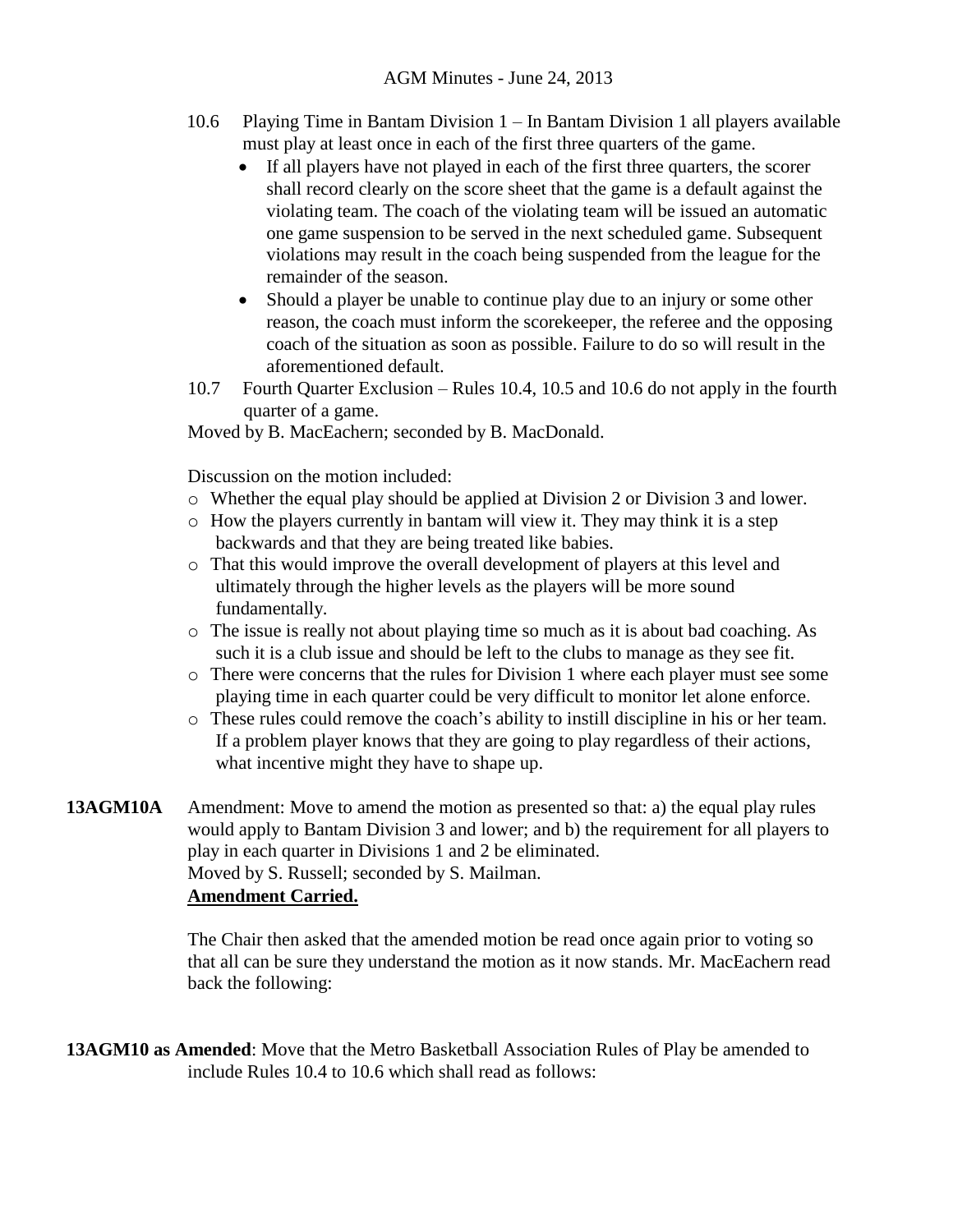- 10.4 Equal Play In all levels of Bantam Division 3 and lower, no one player shall play more than a one shift difference than any other team mate over the duration of the first three quarters of the game. If players have not been used in accordance with "Equal Playing Time" by the end of the third quarter, the scorer shall record clearly on the score sheet that the game is a default against the violating team. The coach of the violating team will be issued an automatic one game suspension to be served in the next scheduled game. Subsequent violations may result in the coach being suspended from the league for the remainder of the season.
- 10.5 Substitutions during a shift If a player fouls out, becomes injured or is unable to play their shift, the player replacing this player will be charged with the full shift and the injured or unable to play player will also be charged for the full shift. The coach may if he or she so chooses to not substitute a player and play with only 4 for the remainder of the shift.
- 10.6 Fourth Quarter Exclusion Rules 10.4 and 10.5 do not apply in the fourth quarter of a game.

Moved by B. MacEachern; seconded by B. MacDonald.

After being assured that all understood the amended motion the Cahir called for the vote on the matter with the following votes being cast: For:

Celtics (5); Bedford Eagles (6); Cole Harbour (4); Dartmouth Lakers (5); Fairview (2); Fall River (4); Halifax Osprey (6); Sackville (6); St. Margaret's Bay (8); Executive (5) Opposed:

Canadian Martyrs (7); Shooting Stars (1); Steelers (7) **Motion Carried.**

Mr. MacEachern then moved on to Topic 4 which dealt with the formalizing of old rules and policies under which we have operated for a long time which have never been included in the MBA Rules of Play. Committee members gathered these items so that each of the topics could be written into the Rules of Play so that there is no chance of ambiguity in the future. They include matters dealing with: Defining birthdates for the various age classes; Rosters, call-ups and playoff eligibility; Rescheduling procedures; and Specifying violations and disciplinary measures.

He went on to say that the committee recommends the adoption of these measures as they will consolidate rules that we already operate under. Mr. MacEachern apologized for the length of the motion and hoped that all had the opportunity to read it through. The motion proposed in the report sent out would however have one change. Rule 16.2 would be dropped as it was found to be redundant with an item in Rule 17.

**13AGM11** Motion: Move that the Metro Basketball Association Rules of Play be amended to include Rules 13, 14, 15, 16 and 17 which shall read as follows: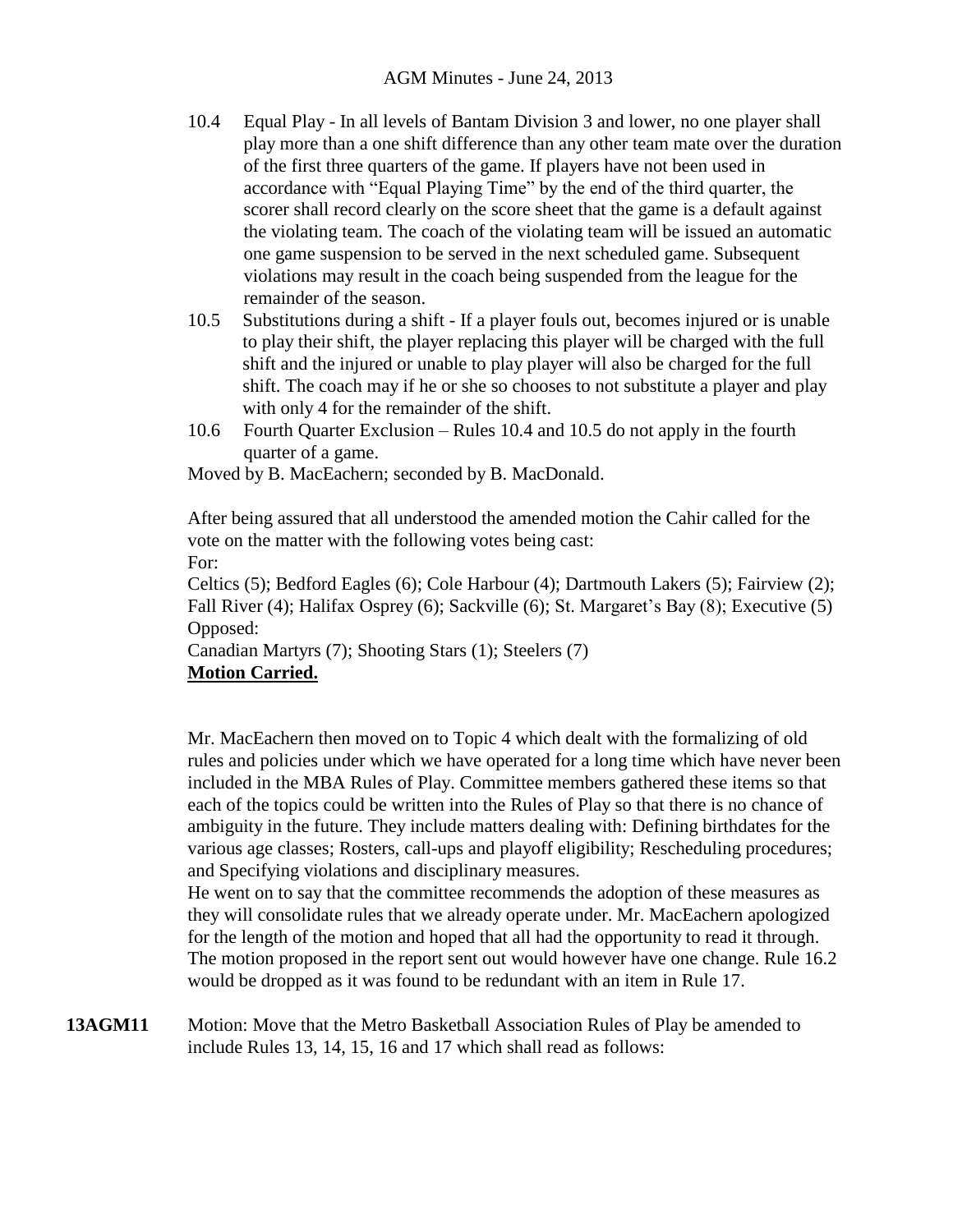## 13. Age Requirements

- 13.1. The term "current season" shall be defined as the normal period of operation for the MBA extending from September of one year until May of the following year.
- 13.2. To be eligible to play in Junior Mini, a player must not have reached the age of 10 prior to January  $1<sup>st</sup>$  of the current season.
- 13.3. To be eligible to play in Mini, a player must not have reached the age of 12 prior to January  $1<sup>st</sup>$  of the current season.
- 13.4. To be eligible to play in Bantam, a player must not have reached the age of 14 prior to October  $1<sup>st</sup>$  of the current season.
- 13.5. To be eligible to play in Midget, a player must not have reached the age of 16 prior to October  $1<sup>st</sup>$  of the current season.
- 13.6. To be eligible to play in Juvenile, a player must not have reached the age of 18 prior to October  $1<sup>st</sup>$  of the current season.
- 13.7. Subject to Rule 13.8, players may play up in older age classes but shall not be permitted to play down in younger age classes.
- 13.8. In extenuating circumstances, the MBA Executive, by majority vote, may permit a player to play in a lower class.

# 14. Rosters

- 14.1. Team rosters must be finalized prior to a team playing in the third week of play. Changes will only be permitted to team rosters after the third week of play with the approval of the MBA Executive.
- 14.2. Any player may play up a division but no player shall play down a division. Players playing in age group higher than their eligibility, by choice or league placement, cannot be called down to their rightful age group to play for a team.
- 14.3. Subject to Rule 14.4 and 14.5, all persons present on the bench during a game must be listed on the team's official roster. This includes coaches, assistant coaches, managers and other team or club officials.
- 14.4. During the regular season, should a coach be unavailable for a team's game, and a person not listed on the team's roster be required to fill in, the referees, scorekeeper and opposing coaches must be notified prior to the start of the game.
- 14.5. During playoffs, should a coach be unavailable for a team's game, and a person not listed on the team's roster be required to fill in, approval in writing must be granted by the League Manager.
- 14.6. Failure to abide by any clause in Rule 14 will result in suspensions being issued as stipulated in Rule 17.9.

# 15. Playoff Eligibility

- 15.1. In order to be eligible to participate in playoffs, all players must be on the team roster as submitted prior to the third week of the season.
- 15.2. In order to be eligible to participate in playoffs, all players must have played in a minimum of 3 games during the regular season.
- 15.3. No player may be called up from any team during playoffs.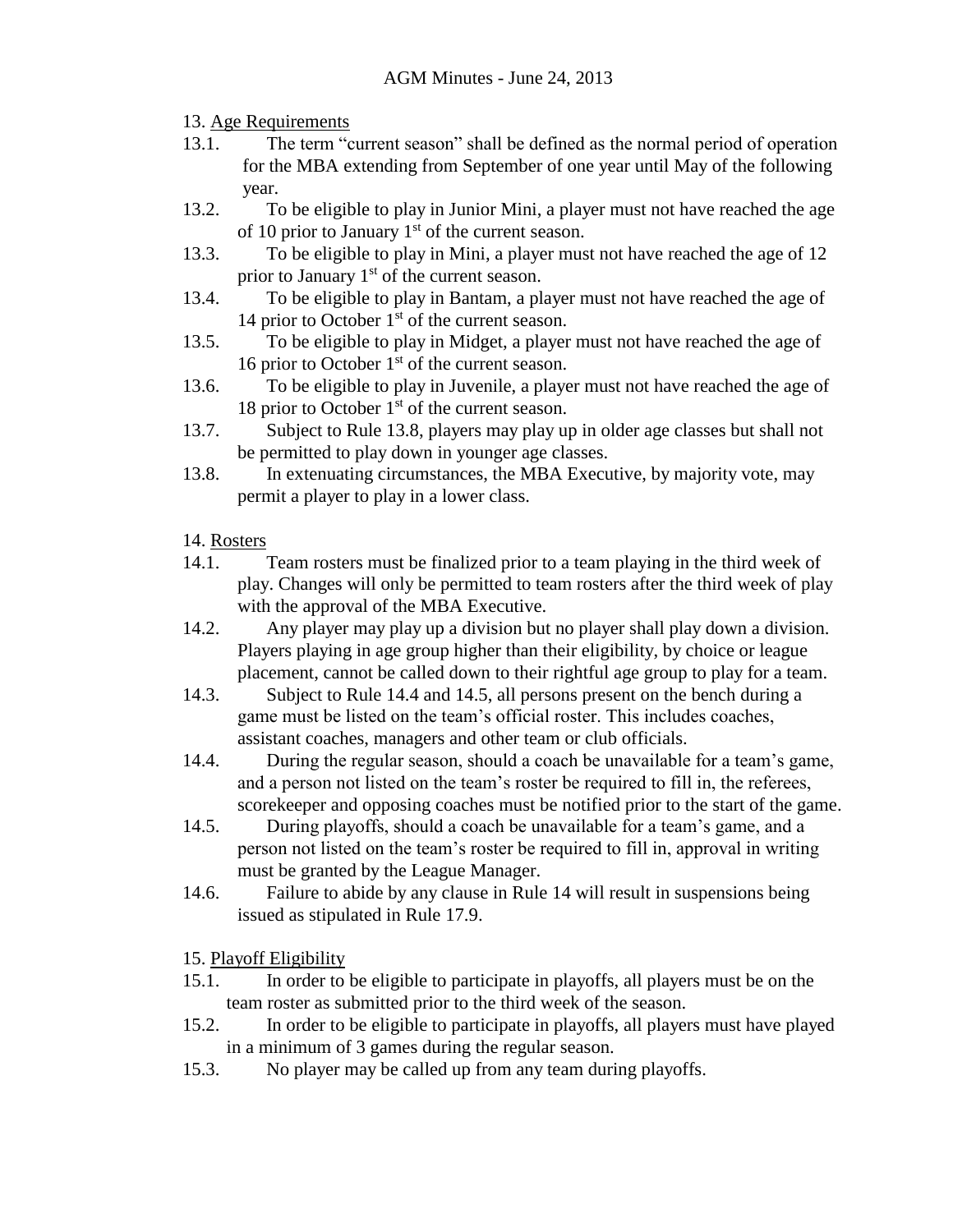16. Game Schedules and Defaults

All requests for changes to scheduled games must be submitted in writing to the person designated by the MBA a minimum of 1 month in advance of the date of the game. Failure to do so and being unavailable to play the game will result in a purposeful default.

17. Violations and Disciplinary Measures

- 17.1. The MBA Executive shall have the power to investigate and apply consequences, up to and including permanent suspension from the league, to any club, team, coach, player or associate, who in the opinion of the Executive are deemed to have acted in detriment to the league.
- 17.2. In relation to suspensions, correspondence shall be conducted between the MBA and the respective club representatives with the exception of investigations by the MBA Discipline Committee.
- 17.3. The term "automatic suspension" shall be defined as one where an MBA Executive member, a Club President, or a game official submits a report to the MBA on an infraction listed in Rule 17.9 by a player, team official, or team associate or spectator.
- 17.4. Automatic suspensions are not subject to appeal.
- 17.5. The term "game official" as it applies to Rule 17 shall include the referees, the scorekeeper, the timer and spotters who may be assigned to the game by the MBA to monitor compliance with the rules as set out by the MBA.
- 17.6. The term "remainder of the season" in relation to suspensions shall include all officially sanctioned games including playoffs and tournaments.
- 17.7. The MBA Discipline Committee shall review any matter which has been deemed by the MBA League Manager to be of a sufficiently serious nature to possibly warrant disciplinary measures beyond those specified in Rule 17.9.
- 17.8. Decisions of the MBA Disciplinary Committee may be appealed to an Appeals Committee provided the appeal is brought forward by the club representative and that a notice of intent to appeal is submitted to the MBA League Manager within 48 hours of the notice of the original decision having been sent.
- 17.9. The following infractions will result in automatic suspensions of the duration indicated:
	- 17.9.1. Mercy Rules Failure to show due respect for an opponent as required by Rule 4 shall result in the suspension of the Head Coach for 1 game.
		- 17.9.1.1. A second infraction will result in the Head Coach being suspended for 3 games.
		- 17.9.1.2. Any subsequent infraction will result in the Head Coach being suspended for 1 calendar year.
	- 17.9.2. Rosters Failure to abide by the conditions set out in Rule 14 will result in the suspension of the Head Coach for 1 game.
		- 17.9.2.1. A second offence during the regular season will result in the Head Coach being suspended for the remainder of the season.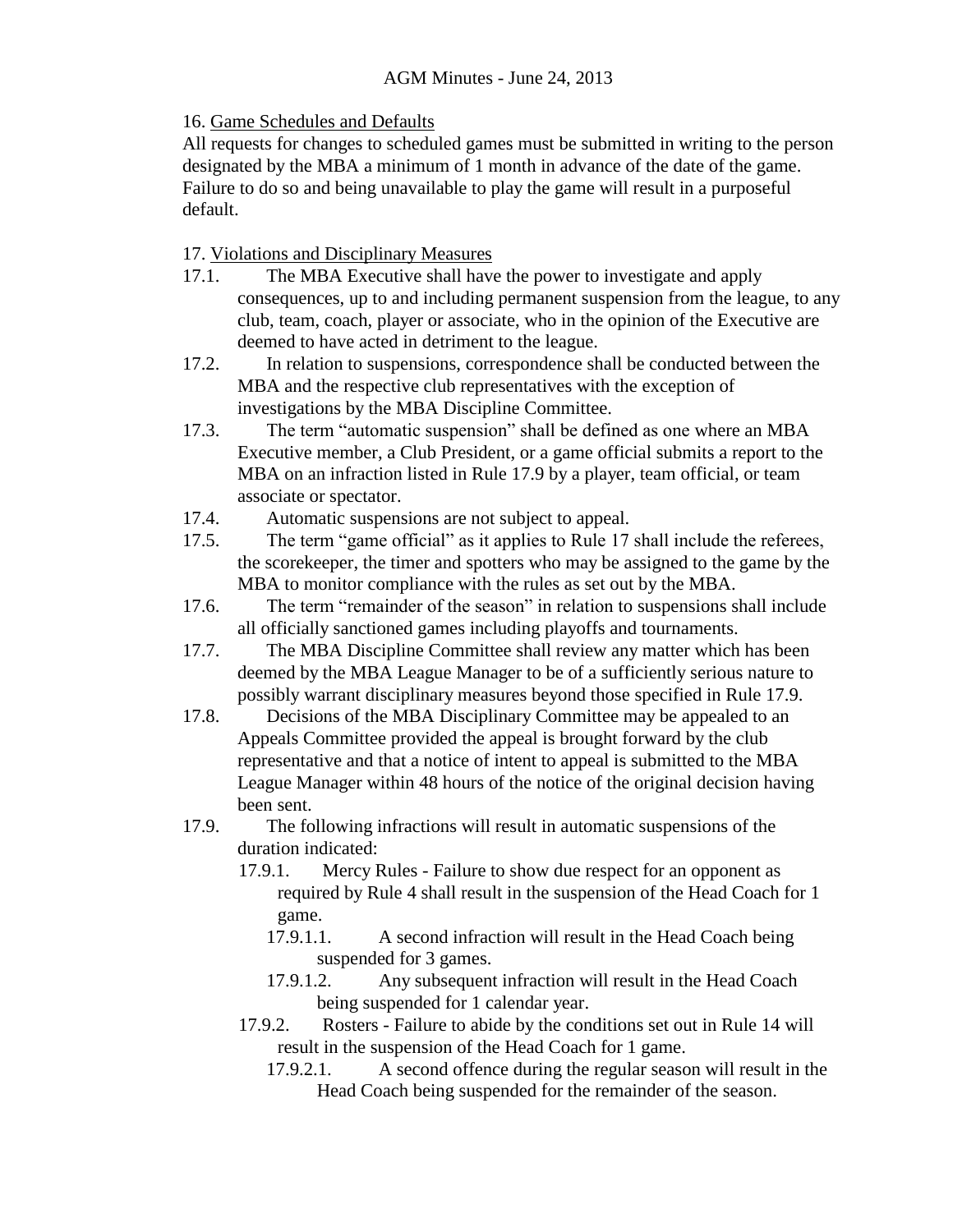- 17.9.2.2. A subsequent infraction by the same team after the suspension of the Head Coach will result in the team being suspended for the remainder of the season.
- 17.9.2.3. An offence occurring during the playoffs will result in the Head Coach being suspended for the remainder of the playoffs plus 5 games.
- 17.9.3. Use of an ineligible player Failure to abide by Rule 9.7 will result in the suspension of the Head Coach for the remainder of the season.
- 17.9.4. Use of an overage player Failure to abide by Rule 9.8 will result in the suspension of the Head Coach for 1 game.
- 17.9.5. Equal Play Failure to abide by the applicable Rules 10.4, 10.7 or 11.1, will result in the suspension of the Head Coach for 1 game.
	- 17.9.5.1. A second infraction will result in the Head Coach being suspended for 2 games.
	- 17.9.5.2. A subsequent infraction will result in the Head Coach being suspended for the remainder of the season.
- 17.9.6. Fighting / Physical Contact Any person who is reported as fighting or any action involving inappropriate physical contact shall be suspended for 1 game.
	- 17.9.6.1. If the person is identified as the instigator of the incident the suspension shall be for a term of 2 games.
	- 17.9.6.2. A second infraction will result in a suspension of 3 games.
	- 17.9.6.3. A second infraction and being identified as the instigator will result in a suspension for the remainder of the season and the matter shall be forwarded to the MBA Discipline Committee for further review.
	- 17.9.6.4. Any subsequent infraction will result in a suspension for the remainder of the season and the matter shall be forwarded to the MBA Discipline Committee for further review.
- 17.9.7. Physical Abuse of a Game or League Official Any person who physically abuses a game or league official shall be suspended for the remainder of the season and the matter shall be forwarded to the MBA Discipline Committee for further review.
- 17.9.8. Verbal Abuse of a Game or League Official Any person who verbally abuses a game or league official shall be suspended for 1 game. 17.9.8.1. A second infraction will result in a suspension of 3 games.
- 17.9.9. Flagrant Technical Foul (Attempt to Injure) A player who receives a flagrant technical foul for attempting to injure another player shall be suspended for 3 games.
	- 17.9.9.1. A second infraction will result in an indefinite suspension pending a review by the MBA Discipline Committee.
- 17.9.10. Profanity Directed Towards Another Player, Coach or Game Official - Any person who directs profanity towards another player, coach or game official shall be suspended for 1 game.
	- 17.9.10.1. A second infraction will result in a suspension of 3 games.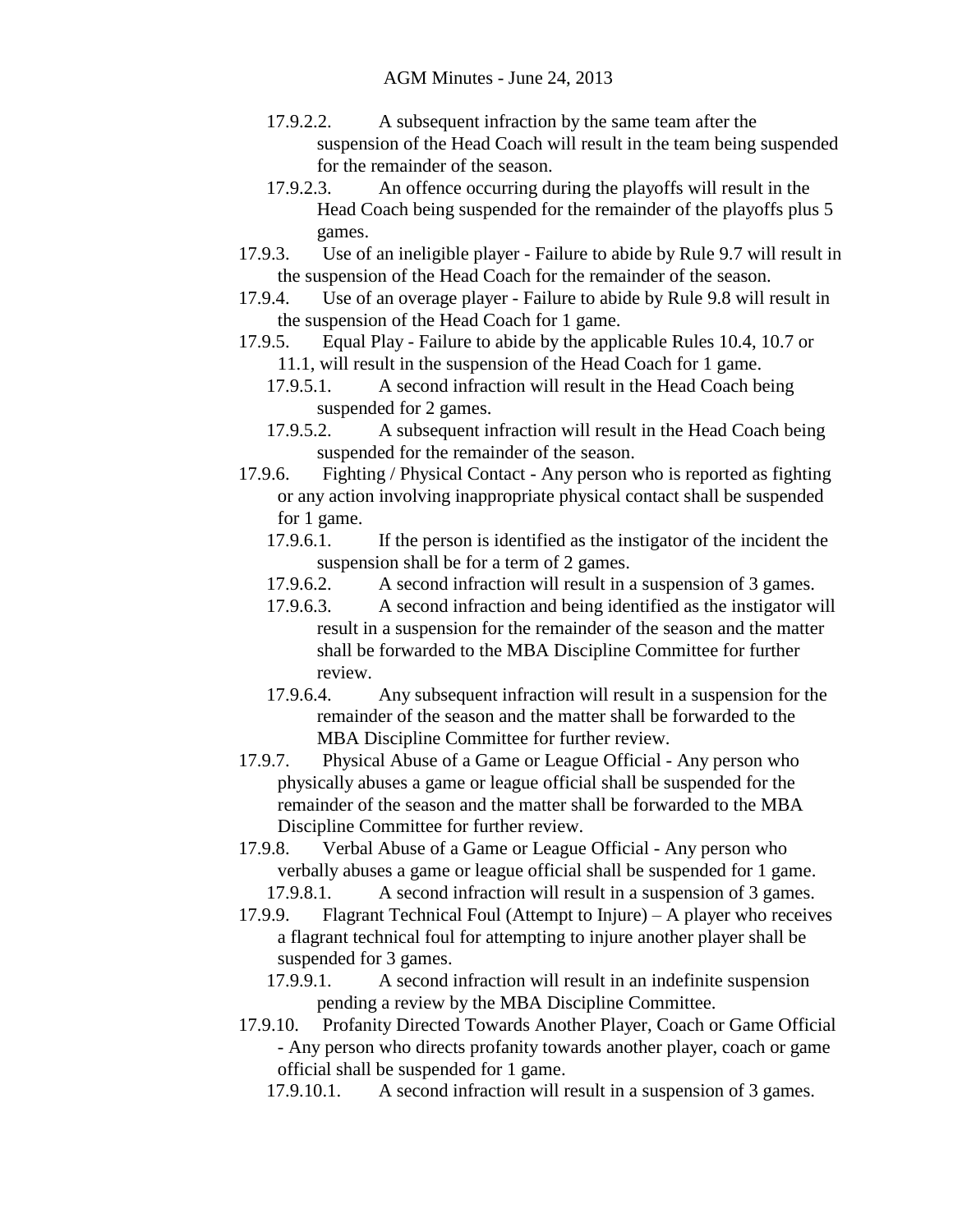- 17.9.11. Objectionable Behavior Any person who behaves in a manner deemed to be objectionable based upon another's race, religion, country of origin, disability or some other factor shall be suspended for 1 game.
	- 17.9.11.1. A second infraction will result in an indefinite suspension pending a review by the MBA Discipline Committee.
- 17.9.12. Game Ejection (Two Technical Fouls) A player or coach who is ejected from a game shall be suspended for 1 game.
	- 17.9.12.1. A second infraction will result in a 3 game suspension with the matter being forwarded to the MBA Discipline Committee for review.
- 17.9.13. Repeated Illegal Tactics Failure to show due respect for an opponent by repeatedly employing tactics such as illegal defensive strategies as prohibited by Rules 10.1-10.3 and 11.6-11.8 shall result in the suspension of the Head Coach for 1 game as well as default of the game of the infraction.
	- 17.9.13.1. A second infraction will result in the Head Coach being suspended for 3 games as well as default of the game.
	- 17.9.13.2. An infraction in the playoffs will result in the game being defaulted and the team being suspended from the remainder of the playoffs with the matter being forwarded to the MBA Discipline Committee for review.
- 17.9.14. Purposeful Defaults Failure to abide by the conditions set out in Rule 16 will result in the following penalties:
	- 17.9.14.1. The team shall be fined \$200.00.
	- 17.9.14.2. The Head Coach and/or other team personnel will be suspended for a minimum of 2 games.
	- 17.9.14.3. Coaches and/or team personnel who are repeat offenders shall be suspended for a minimum of 5 games with the matter being referred to the MBA Discipline Committee.

Moved by B. MacEachern; seconded by R. MacLellan. **Motion Carried.**

Topic 5 of the committee's report dealt with the issues of recruitment and stacking of teams. Mr. MacEachern stated that this issue has been a pain for a long time and various attempts to deal with it have always come up short. Players move from team to team and organization to organization for a number of different reasons. The MBA does not have the time or manpower to investigate such activities. The committee felt that we could at least curb the practice of stacking teams which is often detrimental to our member MBA clubs. Such teams do not belong in a club based system and more often than not bear a common denominator: the players play with a provincial program and the provincial team's coach or assistant will coach the team in question. Mr. MacEachern went on to say that by no means are all people associated provincial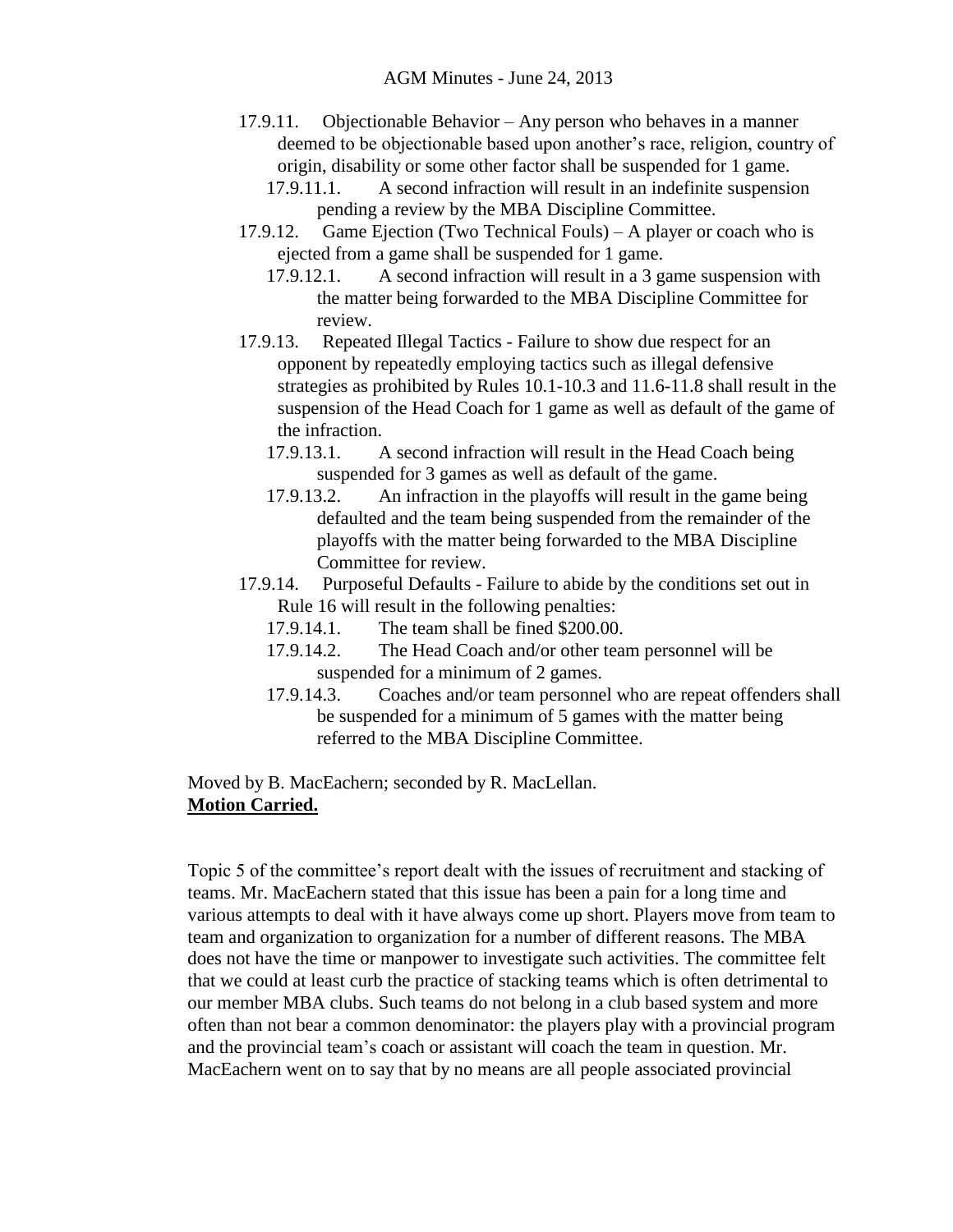programs trying to assemble stacked teams to play inside the MBA. If they wish to participate at a Division 1 level they need only get approval from the League Manager.

Based upon the committee's recommendations a motion was introduced.

**13AGM12** Motion: Move that the Metro Basketball Association Rules of Play be amended to include Rule 18 which shall read as follows:

18. Personnel Committed to Provincial Programs

Any person who is associated as a coach, assistant coach, trainer, manager or other such position with a Basketball Nova Scotia Provincial team or program shall be limited to participating within the MBA at Division 2 or lower unless they have received approval from the League Manager.

Moved by B. MacEachern; seconded by B. MacDonald.

In discussion of the motion, A. Gillis stated that she had concerns as to how this would be implemented and the effect which it could have on programs which have the benefit of provincial level coaches participating within their club.

T. Mombourquette expressed the view that as League Manager he is aware of cases like these as they come up and knows the personnel involved with the provincial programs who are indeed there for the right reasons.

A further brief discussion was followed by a vote on the matter with the following votes being cast:

For:

Canadian Martyrs (7); Cole Harbour (4); Dartmouth Lakers (5); Fairview (2); Fall River (4); Shooting Stars (1); St. Margaret's Bay (8); Steelers (7); Executive (5) Opposed:

Celtics (5); Bedford Eagles (6); Halifax Osprey (6); Sackville (6); **Motion Carried.**

## **9.2 Constitution and By-Laws Committee**

Committee Chair B. MacEachern presented the report stating that three proposed amendments to the MBA By-Laws were being brought recommended. These dealt with providing more flexibility in dealing with purposeful defaults and the resulting fines assessed to clubs, providing the Executive with the power to deal with those who fail to abide by the MBA's objectives, and repealing two by-laws which were felt to be more appropriately included in the MBA Rules of Play.

**13AGM13** Motion: Move to amend By-law 7 of the Metro Basketball Association to read: "Should a team not provide the MBA via the designated contact for such matters, with proper notice and not appear for a scheduled game such that the game is a forfeit, that team's club will be assessed penalties as determined by the MBA which may include fines and/or suspensions. Should a club be assessed a fine, this fee must be paid within the period stipulated by the MBA, after which if not paid, the Club's teams will be suspended until such time as the fine is paid."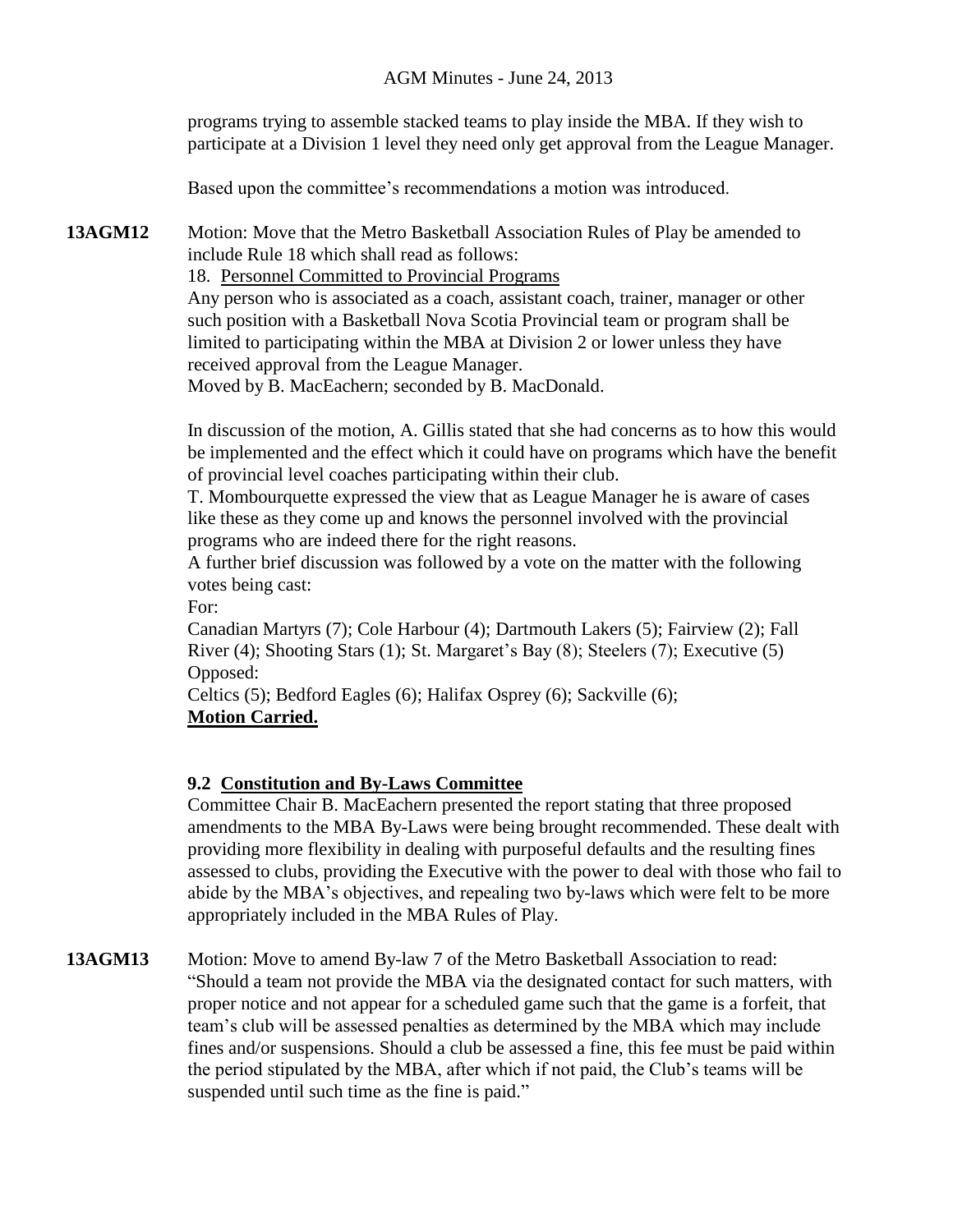Moved by B. MacEachern; seconded by M. Cairns. **Motion Carried.**

**13AGM14** Motion: Move to amend the Metro Basketball Association By-laws to include By-law 9 which shall read: "The MBA Executive shall have the power to investigate and by means of a majority vote, apply consequences, up to and including permanent suspension from the league, to any person, team or organization found to be in contravention of the Objectives of the MBA as stated in the Constitution of the Metro Basketball Association." Moved by B. MacEachern; seconded by K. Kennedy. **Motion Carried.**

**13AGM15** Motion: Move to repeal By-laws 4 and 5 of the Metro Basketball Association By-laws. Moved by B. MacEachern; seconded by A. Miller. **Motion Carried.**

\*\*\*\*\*\*\*\*\*

Chairman M. Maessen stated that the time allotted for the meeting was nearly at an end and there was one very important item which must be dealt with before we adjourn, the election of the new Executive. Therefore he was going to move Item 13 from the agenda up to this point so that it can be given due consideration.

#### **13. Executive Election**

The following slate of candidates was put forward to make up the MBA Executive:

| President        | Marcel Maessen         |
|------------------|------------------------|
| Vice-President - | <b>Andrew Miller</b>   |
| Treasurer        | <b>Ottilie Hayes</b>   |
| Secretary        | <b>Bill MacEachern</b> |
| Past President - | Niels Keyser           |
| Directors        | Kevin Nettle           |
|                  | Angeline Gillis        |
|                  | Richard MacLellan      |
|                  | <b>Brent MacDonald</b> |
|                  | <b>Steve Mullane</b>   |
|                  |                        |

President M. Maessen stated that our constitution allows for as many as 15 Executive members and that we would welcome any others who would be interested in contributing. There were a few expressions of interest but all had just assumed new leadership roles within their clubs and felt that they should wait at least a year lest they over-commit themselves.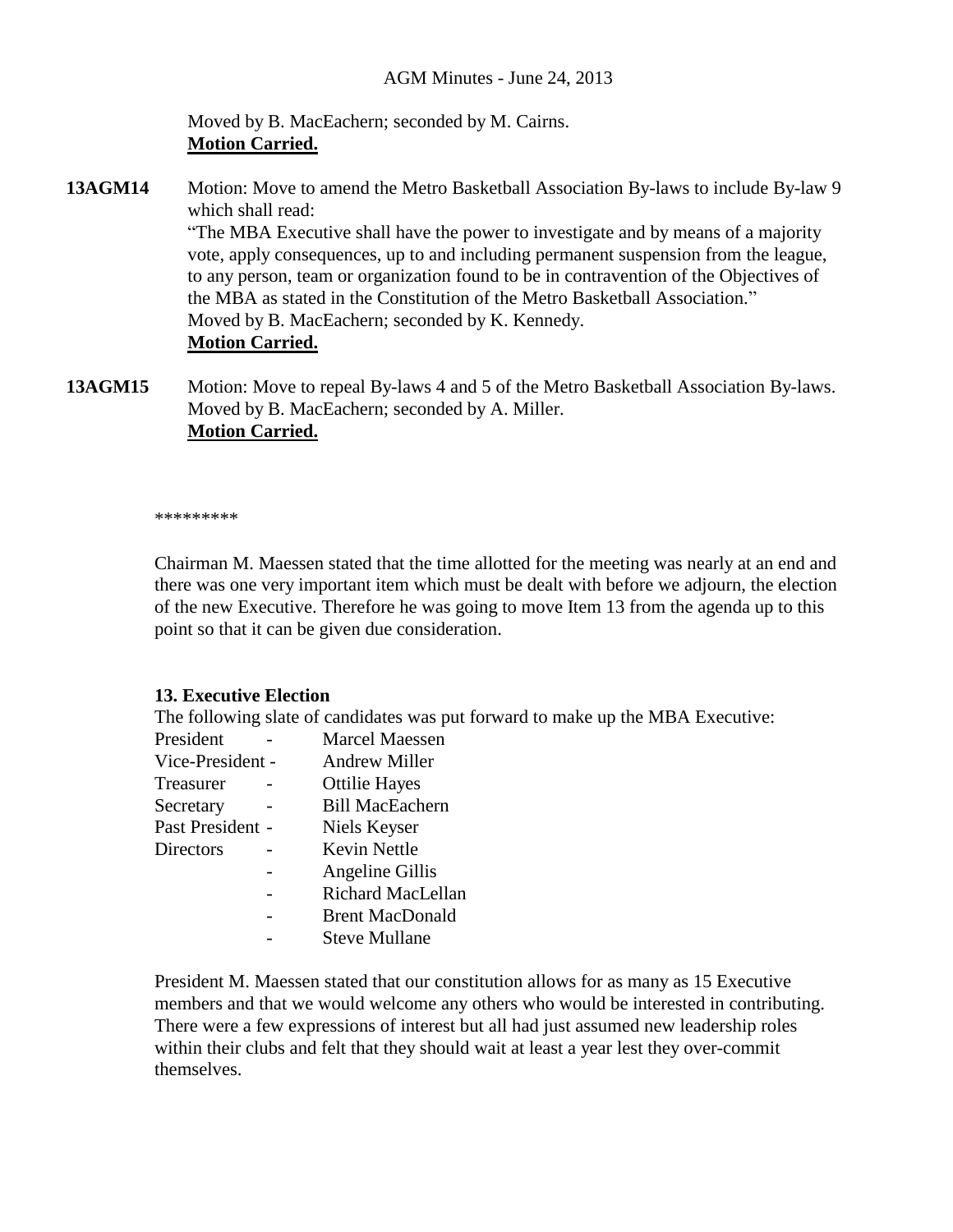### AGM Minutes - June 24, 2013

Seeing that there were no other nominations and that there were no contested positions, the Chair asked for a motion to approve the Executive as presented.

**13AGM16** Motion: That Executive be accepted as presented. Moved by S. Russell; seconded by K. Kennedy. **Motion Carried.**

#### **\*\*\*\*\*\*\*\*\*\*\***

Now that Item 13 was taken care of, Chairman Maessen stated that we would resume the agenda at the point where we left off at Item 9, Disciplinary Committee Report. He felt that the remaining items on the agenda could be completed fairly quickly however we could adjourn at any time that the members desired.

### **9. Standing Committee Reports (continued)**

### **9.3 Disciplinary Committee**

A report prepared by committee Chairman K. Nettle was circulated prior to the meeting. In it he outlined their activities stating that the vast majority of disciplinary issues were handled by the League Manager T. Mombourquette, with only three forwarded to the committee for action. The details of the cases were contained in the report.

# **13AGM17** Motion: That the Disciplinary Committee Report be accepted as presented. Moved by N. Keyser; seconded by S. Koivu. **Motion Carried.**

## **10. Report of the Ad-hoc Committee on Effective Coaching**

Committee Chair N. Keyser presented the report stating that the committee was formed after the issue of attracting, creating and retaining effective coaches was identified as one of the top objectives for future development within the MBA. The committee identified two initiatives which it will continue to develop. The first is the implementation of a mandatory coaching course for all MBA coaches which stresses the "FUNdamentals" of the game. It is hoped that this could be delivered as an on-line course. The second initiative they hope to pursue is the implementation of a Team of the Year Award in each division whose coach best demonstrates 'effective" coaching.

**13AGM18** Motion: That the report of the Ad-hoc Committee on Effective Coaching be accepted as presented.

Moved by A. Gillis; seconded by K. Kennedy. **Motion Carried.**

#### **11. Fee Structure for 2013-2014 Season**